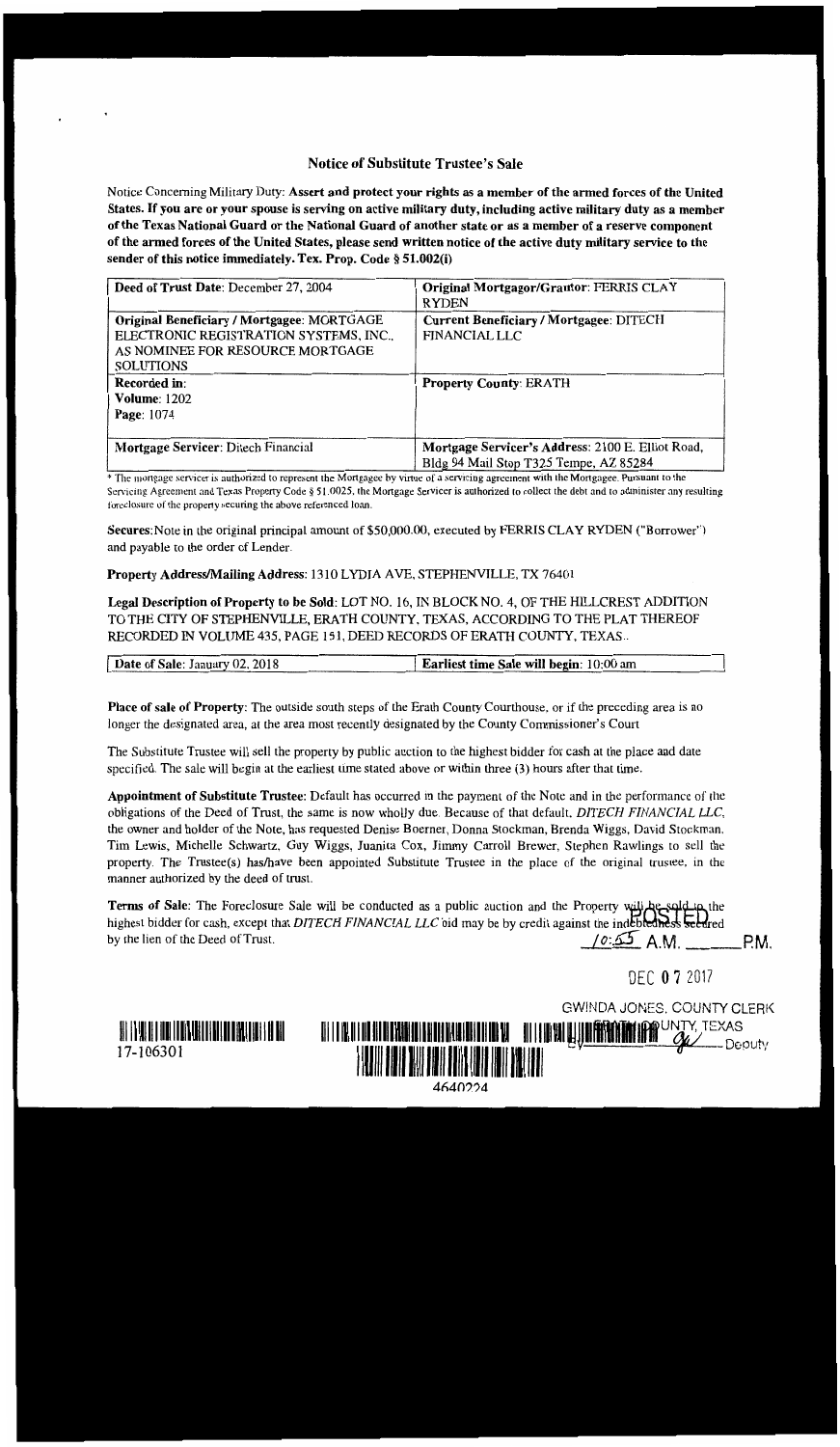Pursuant to section 51.009 of the Texas Property Code, the Property will be sold "AS IS," without any expressed or implied warranties, except as to the warranties (if any) provided for under the Deed of Trust. Prospective bidders are advised to conduct an independent investigation of the nature and physical condition of the Property.

Pursuant to section *5* l.0075(a) of the Texas Property Code. Denise Boerner, Donna Stockman, Brenda Wiggs, David Stockman. Tim Lewis, Michelle Schwartz, Guy Wiggs, Juanita Cox, Jimmy Carroll Brewer. Stephen Rawlings Trustee reserves the right to set further reasonable conditions for conducting the Foreclosure Sale. Any such further conditions shall be announced before bidding is opened for the first sale of the day held by Denise Boerner, Donna Stockman, Brenda Wiggs, David Stockman, Tim Lewis, Michelle Schwartz, Guy Wiggs, Juanita Cox, Jimmy Carroll Brewer, Stephen Rawlings. Trustee.

Limitation of Damages: If the sale is set aside for any reason, the purchaser at the sale shall be entitled only to a return of the funds paid. The purchaser shall have no further recourse against Mortgagor, the Mortgagee, or the Mortgagee's attorney.

**THIS INSTRUMENT APPOINTS THE SUBSTITUTE TRUSTEE(S) IDENTIFIED TO SELL THE PROPERTY DESCRIBED IN THE SECURITY INSTRUMENT IDENTIFIED IN THIS**  NOTICE OF SALE. THE PERSON SIGNING THIS NOTICE IS THE ATTORNEY OR **AUTHORIZED AGENT OF THE MORTGAGEE OR MORTGAGE SERVICER.** 

> **/s/William Attmore** William Attmore Attorney for DITECH FINANCIAL LLC State Bar No.:24064844 wattmore@rascrane.com RAS CRANE, LLC / Attorney for Mortgagee 1900 Enchanted Way, Suite 125 Grapevine, TX 76051 Telephone: 817-873-3080 Facsimile: (817)796-6079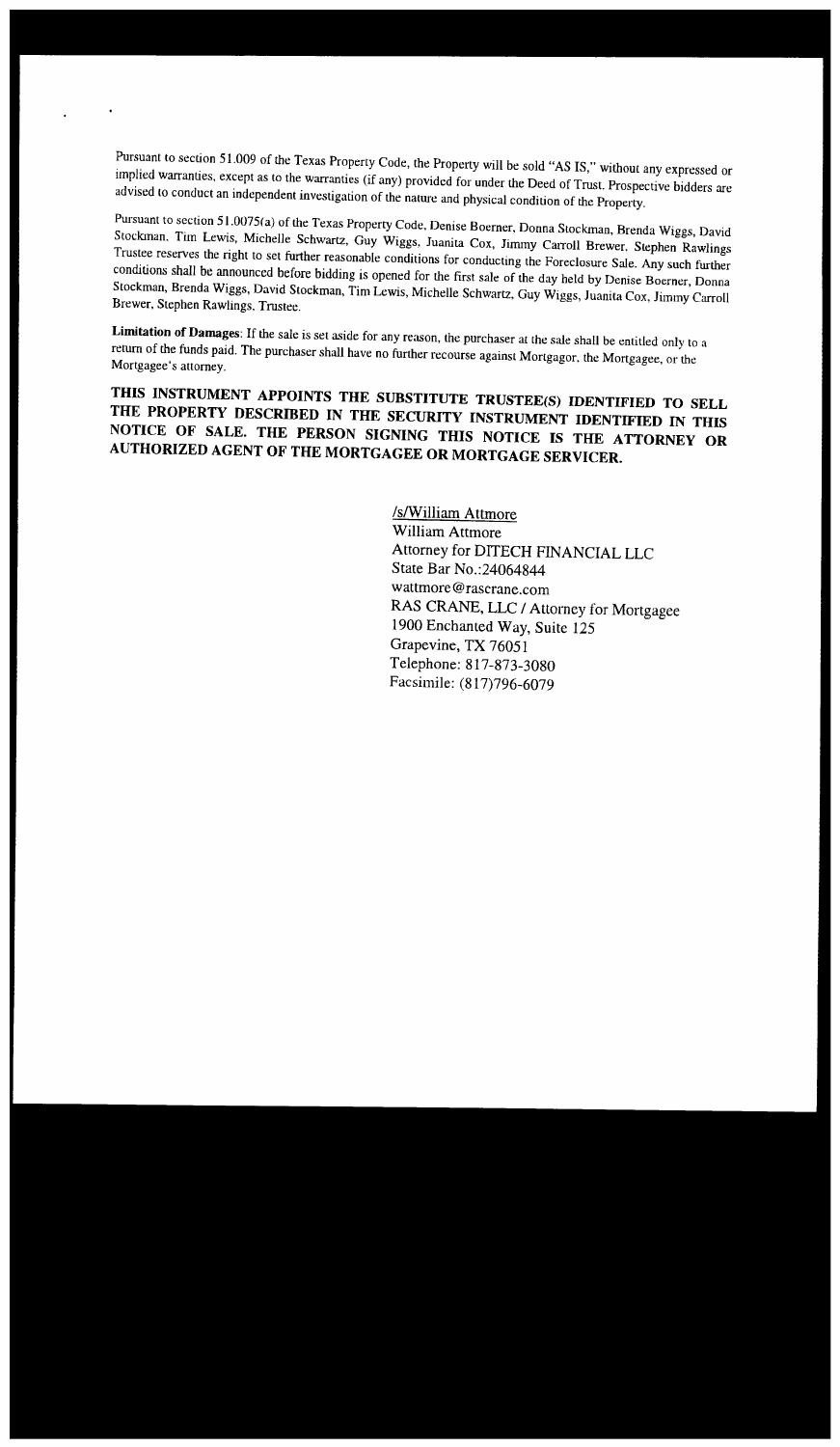## **Notice** of **Acceleration**

Dear Borrower(s):

*Please* be advised that the undersigned law firm represents the Mortgage Servicer with respect to the above-referenced debt. Any individual to whom this notice is sent who is NOT obligated for the debt is given the following notice as a courtesy because your interest in the Property may be affected.

This letter constitutes formal notice to you of your default under the terms of the Note evidencing the Loan and the deed of trust (the "Security Instrument") securing the loan.

According to and relying on the information provided to this firm by the Mortgage Servicer, you have failed to bring the loan current despite the notice that your unpaid loan would be accelerated if the default was not timely cured.

## **Because of the non-payment of all past due loan installments and other amounts legally due, the Mortgage Servicer has ACCELERATED the maturity of the debt.**

You have the right to reinstate the Loan after acceleration in the time and manner provided by the Loan Documents and you have the right to bring a court action to assert the non-existence of a default or any defense to acceleration, foreclosure, or other rights reserved by the Loan Documents and Applicable Law.

Should you wish to request a full payoff, please fax your written request to the fax number above. On your request. please include your name, loan number, property address, a phone number where you can be reached and either a fax number or a mailing address.

Further, this letter is to formally notify you that because of your default, the Mortgage Servicer intends to foreclose on the above-described property. Enclosed please find a Notice of Substitute Trustee's Sale, which will be posted for public sale of the real property described above. This sale is authorized by the Deed of Trust referenced in the enclosed Notice of Substitute Trustee's Sale.

Please give this letter your immediate attention. If you have any questions or need additional infonnation, please contact our office. You will receive no further communication prior to the commencement of the foreclosure process.

**NOTE: IF YOU ARE A DEBTOR PRESENTLY SUBJECT TO A PROCEEDING IN FEDERAL BANKRUPTCY COURT, OR THIS DEBT HAS BEEN DISCHARGED BY A FEDERAL BANKRUPTCY COURT, THIS NOTICE IS NOT AN ATTEMPT TO COLLECT A DEBT BUT IS BEING SENT FOR INFORMATIONAL PURPOSES ONLY OR TO SATISFY CERTAIN FEDERAL OR STATE STATUTORY OBLIGATIONS.** 

> Sincerely, RAS Crane, LLC